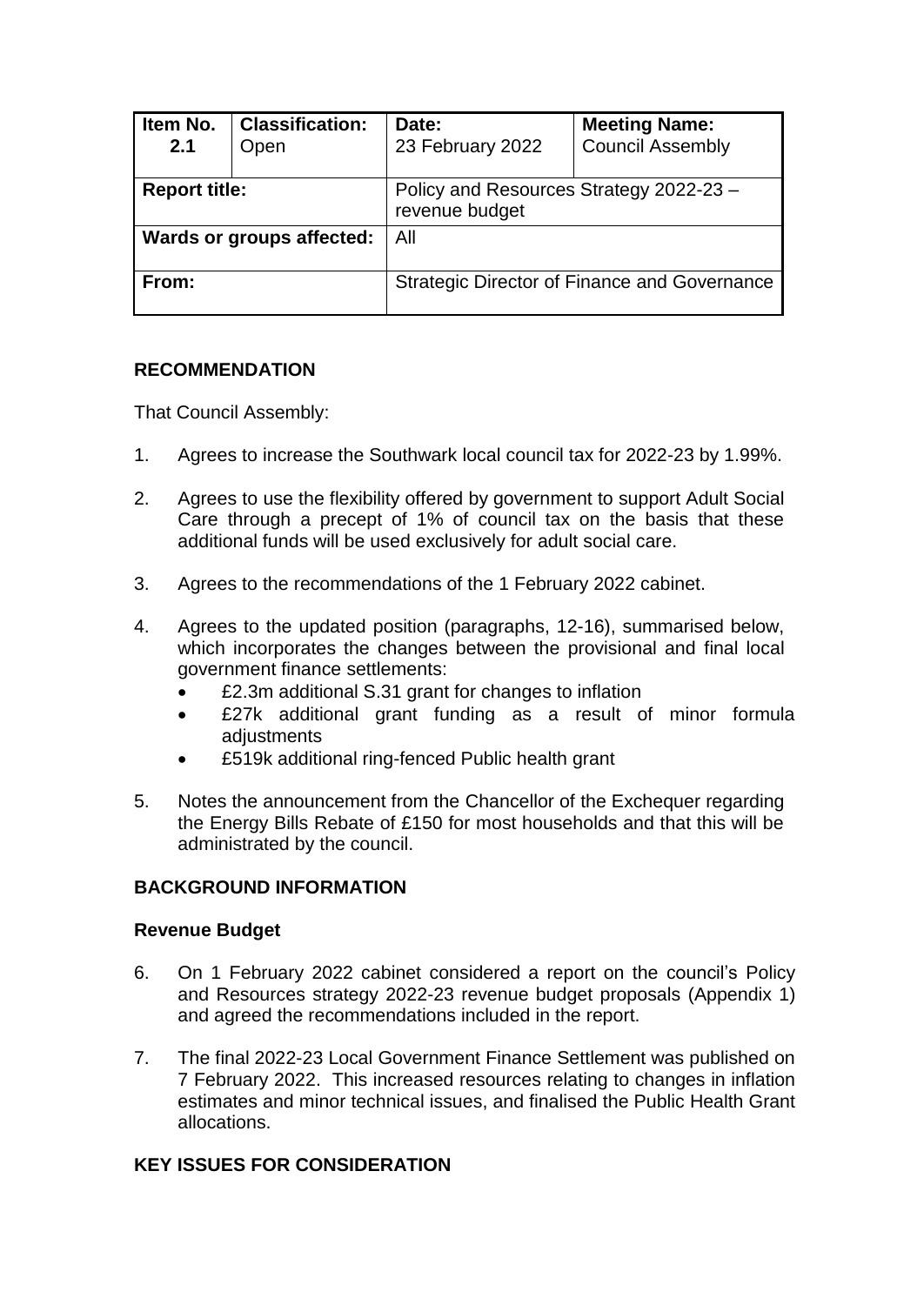## **Final Local Government Finance Settlement 2022-23 (FLGFS)**

- 8. The FLGFS was published on 7 February 2022. Unfortunately, this was not in time for changes to be incorporated into the cabinet report of 1 February. Since the provisional settlement, the overall funding available for local government services nationally has increased by £200m. Simply, this represents an increase in the amount of grant given to authorities to compensate them for freezing the inflation-linked element of business rates in 2022-23. As a consequence, the council was awarded an additional £2.3m for the impact of this change.
- 9. In addition, there have been a number of small technical changes which have increased funding from the provisional settlement by a further £27k.
- 10. The Public Health Grant 2022-23 was announced on 7 February 2022, at £29.5m - an increase of £0.5m on the provisional estimate of £29.0m. Initial PH assumptions tend to be conservative as the grant is often announced after the council has set its budget. The Public Health grant is ring-fenced for use on public health functions which include public health challenges arising directly or indirectly from COVID-19. The allocation of these additional resources will be subject to future reports to cabinet.
- 11. Separately from the FLGFS, on the 3 February 2022, the Chancellor of the Exchequer announced that an Energy Bills Rebate would be provided to households in April 2022 to help protect them from rising energy costs. This included a £150 rebate for most households in council tax bands A-D. In addition to this payment, discretionary funding has also been announced, to support vulnerable people and individuals on low incomes that do not pay council tax, or who pay council tax for properties in Bands E-H. The total discretionary funding is £144m nationally. Individual authority allocations have yet to be announced.

## **Revenue Budget 2022-23**

- 12. Arising from the changes in the FLGFS, a number of amendments are proposed in this report to that agreed by cabinet at the meeting on 1 February.
- 13. Given the purpose of the main amendment regarding inflation and the current uncertainty and volatility of inflation forecasts (including fuel prices) this report recommends that £1.3m of the additional funding is allocated directly to the inflation provision contained within the budget. This will be distributed to services by the s.151 officer as more information becomes known about the impacts of inflation.
- 14. This increases the total contractual inflation and pay provision for 2022-23 from £7.3m to £8.6m.
- 15. This report recommends that the remainder of the additional funding of £1.027m is set aside at this time as a contribution to balances, subject to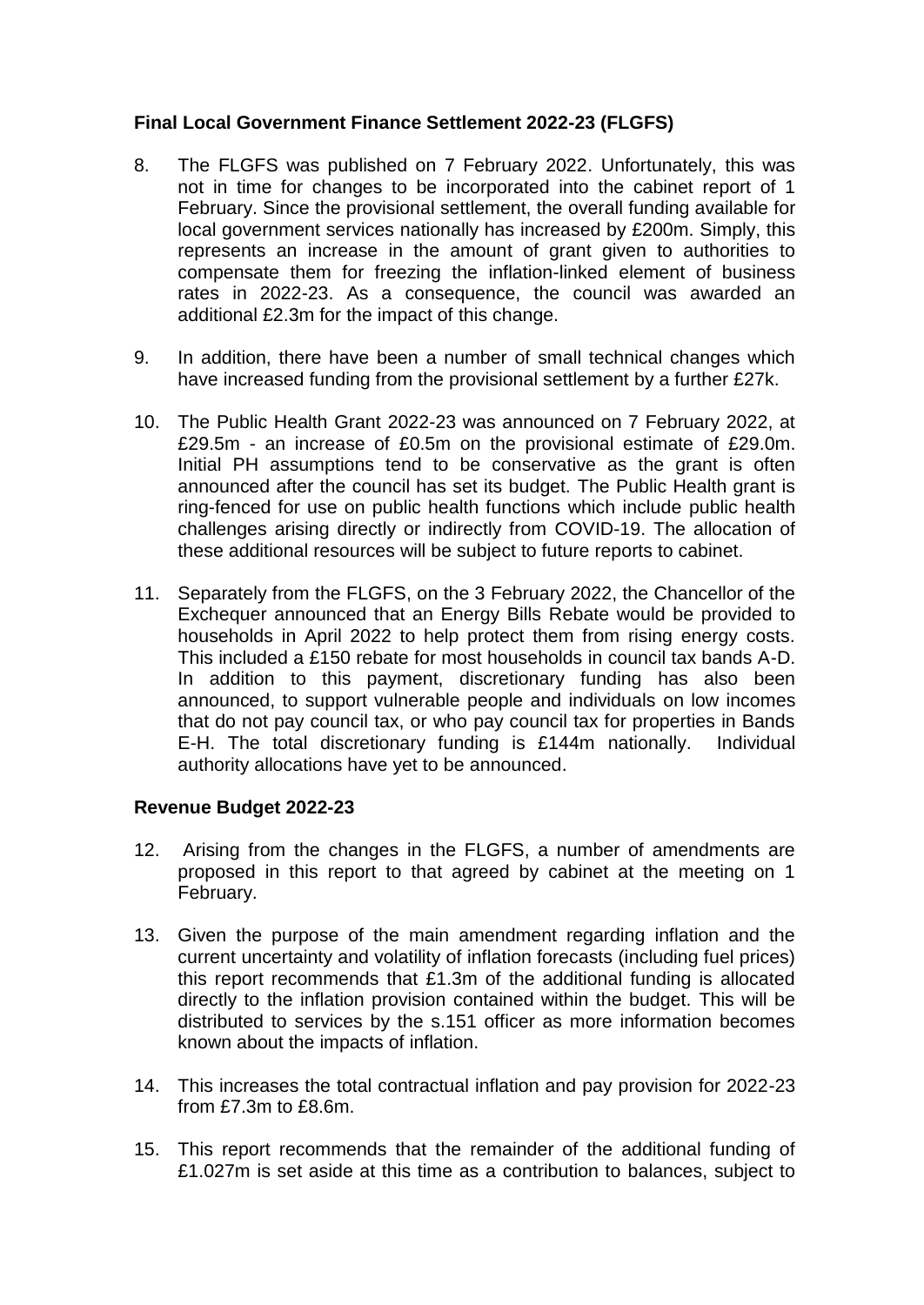the agreement of council assembly. These balances will provide additional mitigation of risks to the council in the post-COVID-19 period.

16. Table 1 shows the high level summary of the budget following consideration by cabinet and includes the updated position following the final local government finance settlement as set out above. The report and relevant appendices to the 1 February 2022 cabinet are now attached to this report as Appendix 1.

| Table 1 - 2022-23 Budget                             | 2022-23<br><b>Budget</b> |
|------------------------------------------------------|--------------------------|
| <b>Resources Section</b>                             | £m                       |
| <b>Retained Business Rates (NDR Baseline)</b>        | $-80.015$                |
| <b>Business Rates top-up</b>                         | $-35.854$                |
| <b>Revenue Support Grant</b>                         | $-37.776$                |
| <b>Settlement Funding Assessment</b>                 | $-153.646$               |
| <b>Public Health Grant</b>                           | $-29.504$                |
| <b>Lower Tier Services Grant</b>                     | $-1.357$                 |
| 2022/23 Services Grant                               | $-7.988$                 |
| New Homes Bonus - residual                           | $-5.113$                 |
| Section 31 Grant - outside of growth calculation     | $-12.869$                |
| Increase in Final Settlement for inflation           | $-2.322$                 |
| Improved Better Care Fund                            | $-17.847$                |
| Social Care Support Grant                            | $-17.776$                |
| Market Sustainability (Social Care)                  | $-1.060$                 |
| <b>Government Grants</b>                             | $-95.836$                |
| <b>Business Rate Retention - growth</b>              | $-17.042$                |
| Council tax baseline funding                         | $-124.874$               |
| Council tax increase (1.99%)                         | $-2.485$                 |
| Council tax - ASC precept (1.00%)                    | $-1.249$                 |
| <b>Collection Fund Deficit</b>                       | 6.060                    |
| <b>Total revenue from council tax and NDR growth</b> | $-139.590$               |
| Contribution (from) to balances                      | 1.027                    |
| <b>Contribution from Earmarked Reserves</b>          | $-1.100$                 |
| <b>Contribution from ASC Resilience Reserve</b>      | $-1.000$                 |
| <b>Total Resources</b>                               | $-390.145$               |

| <b>Revenue Budget</b>                       | £m       |
|---------------------------------------------|----------|
| <b>Base Budget Brought Forward</b>          | 377.133  |
| Contractual Inflation & Pay Provision       | 8.622    |
| <b>Growth and Commitments</b>               | 18.083   |
| Debt Financing (approved programme)         | 2.060    |
| Effective use of resources and efficiencies | $-6.962$ |
| Income Fees and Charges                     | $-5.181$ |
| <b>Other Savings</b>                        | $-3.610$ |
| <b>Total Budget</b>                         | 390.145  |
| <b>Estimated Shortfall</b>                  | 0.000    |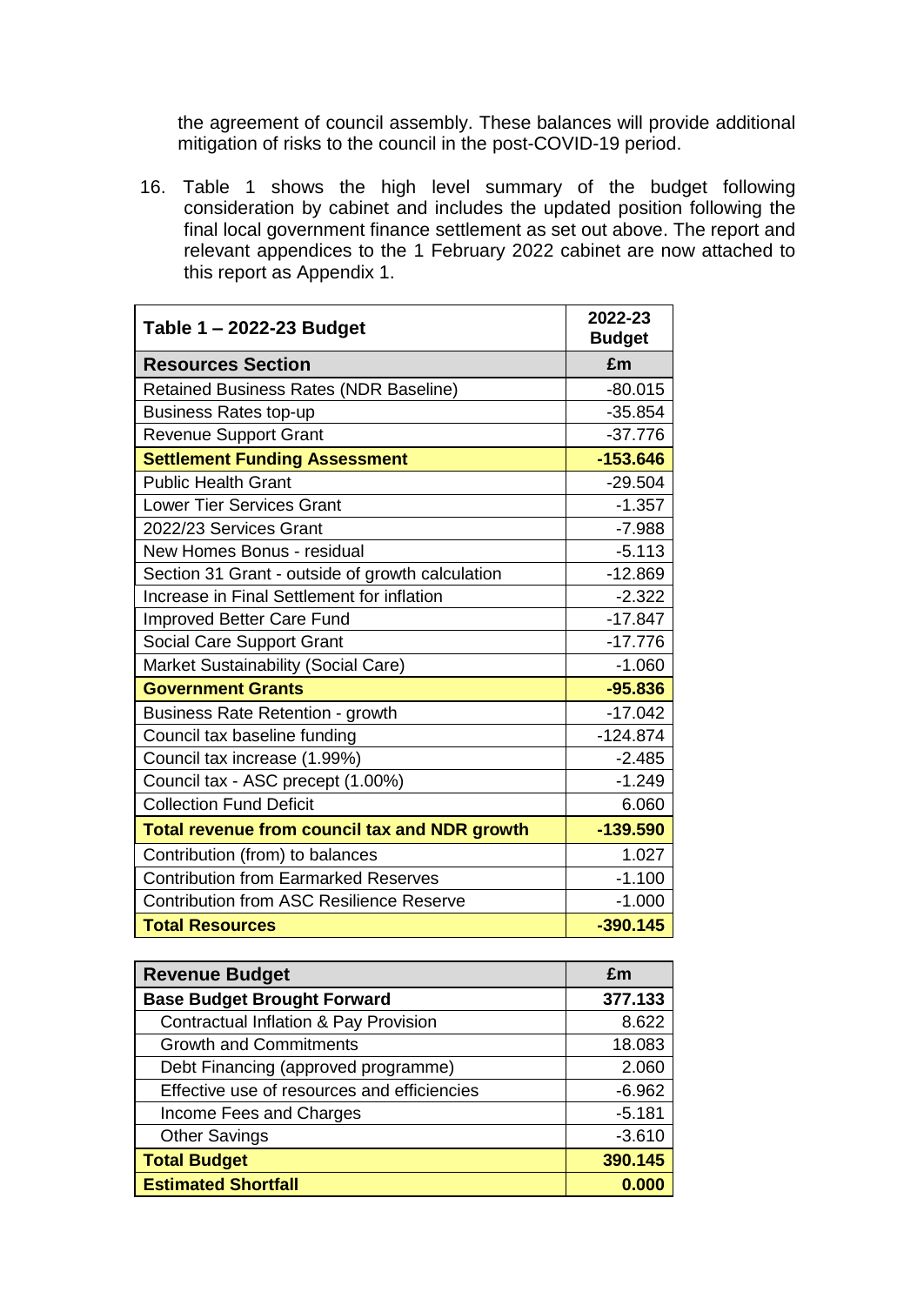## **Southwark Council Tax**

17. For the purpose of setting council tax, the council calculates the total budget, less specific grants and contribution from reserves. For 2022-23 this is calculated as follows in Table 2:

| <b>Table 2- Budget Requirement</b>                                                   | 2022-23<br>£m |
|--------------------------------------------------------------------------------------|---------------|
| Total budget (Table 1)                                                               | 390.145       |
| Government grants (Table 1)                                                          | (95.836)      |
| Planned contribution from<br>(Table 1-net<br>reserves<br>contribution from reserves) | (1.073)       |
| <b>Total budget requirement</b>                                                      | 293.236       |

- 18. All local authorities are required to set their council tax by 11 March each year. The council will set its own element of the tax on 25 February 2022. As in previous years, any delay to this date will mean the council may have to move its council tax instalment date beyond 1 April. This would result in a loss of income to the council from cash flow and could also put at risk the ability of the council to meet its collection targets.
- 19. Cabinet have recommended accepting the government's offer to raise a 1% adult social care precept in 2022-23 and to set a 1.99% increase in council tax for 2022-23.
- 20. The effect on the Southwark element of council tax is shown in Table 3.

| <b>Table 3- Southwark</b>         | <b>Band D</b> |          |                 |        |
|-----------------------------------|---------------|----------|-----------------|--------|
| council tax 2021-22<br>to 2022-23 |               |          | <b>Increase</b> |        |
|                                   | 2021-22       | 2022-23  |                 | Change |
| <b>Southwark Council Tax</b>      | 1,164.14      | 1,198.95 | 34.81           | 2.99%  |
| of which:                         |               |          |                 |        |
| <b>ASC</b> precept                |               |          | 11.64           | 1.00%  |
| Local increase                    |               |          | 23.17           |        |

## **Consultation**

- 21. The council's draft budget proposals for 2022-23 were issued for consultation following Cabinet on 18 January 2022.
- 22. In addition, responses to the recommendations from overview and scrutiny committee on 24 and 25 January 2022 were presented at the cabinet meeting by the Chair of OSC (Appendix L).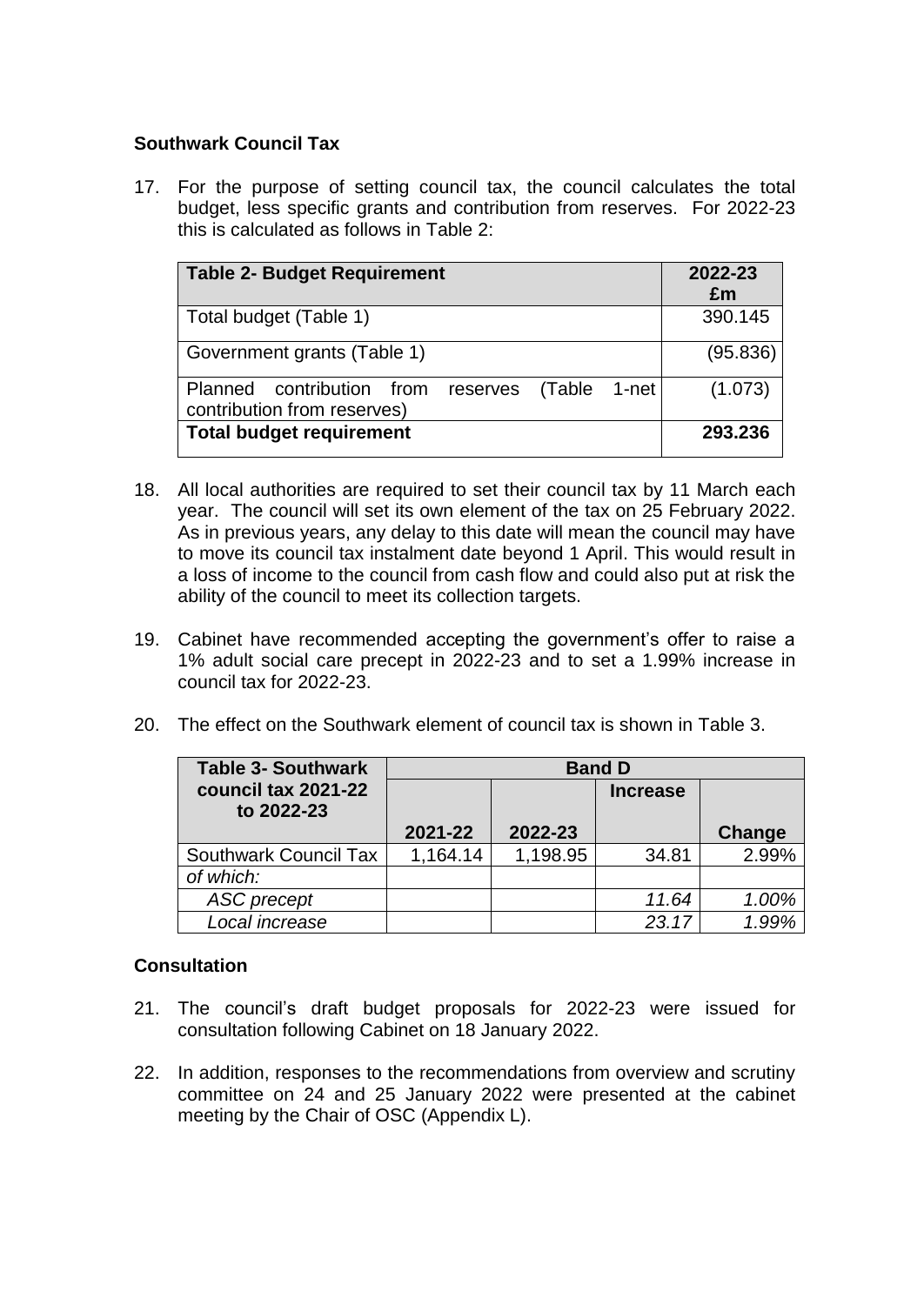### **2022-23 Budget and Medium term Outlook**

- 23. In setting out the budget proposals for 2022-23 the Strategic Director of Finance and Governance, as the statutory section 151 officer, is assured that the range of spending commitments and proposed savings are being set within the resources available to meet local priorities. In overall terms the draft budget proposed for 2022-23 is based on realistic assumptions and, not withstanding the uncertain environment, is robust.
- 24. The additional resources announced at the provisional settlement for local government are welcomed after the extended period of austerity. These included additional unexpected New Homes Bonus and a new 'Services Grant'. The final settlement increased core funding to address inflation measures together with additional resources for Public Health spending. Much of the additional funding is ring-fenced to social care and at least £8m of the 2022-23 settlement is described as 'one-off'.
- 25. There are still significant uncertainties in the economic environment, not least because the country is coming out of COVID-19 restrictions, the ongoing impact of Brexit, rising levels of inflation, increased fuel and food costs as well as a decade of austerity. As a result, it is also likely that the council will experience additional demand for services from residents, communities and businesses.
- 26. There remains uncertainty around the national funding position for local government because the future years figures published at the settlement lack sufficient detail for planning purposes. Funding beyond 2022-23 remains extremely uncertain and subject to many unknowns and the council may face more significant revenue pressures. There is also significant uncertainty with the pending Fair Funding review of local government and the review of business rates.
- 27. The cabinet report also notes that the accumulated deficit on Special Education Needs and Disability (SEND) provision is forecast to remain at £21m at the end of 2021-22. There are a small number of authorities who have been the recipient of 'Safety Valve' arrangements whereby the DfE makes substantial contributions towards eliminating the deficit over a multiyear period. The criteria for entry to this process remain opaque, however officers are continuing to liaise with counterparts at DfE and ESFA to progress this matter.
- 28. In addition to ensuring that sufficient funds are available to finance the ongoing management of the council services, the Strategic Director of Finance and Governance needs to be assured that there is an appropriate level of reserves and balances available. The Local Government Act 2003 requires the chief finance officer to report on the adequacy of reserves held, and requires members to have regard to that report in setting the budget. The Act also gives powers to the Secretary of State to specify a minimum of reserves to be held, but those powers have not yet been applied.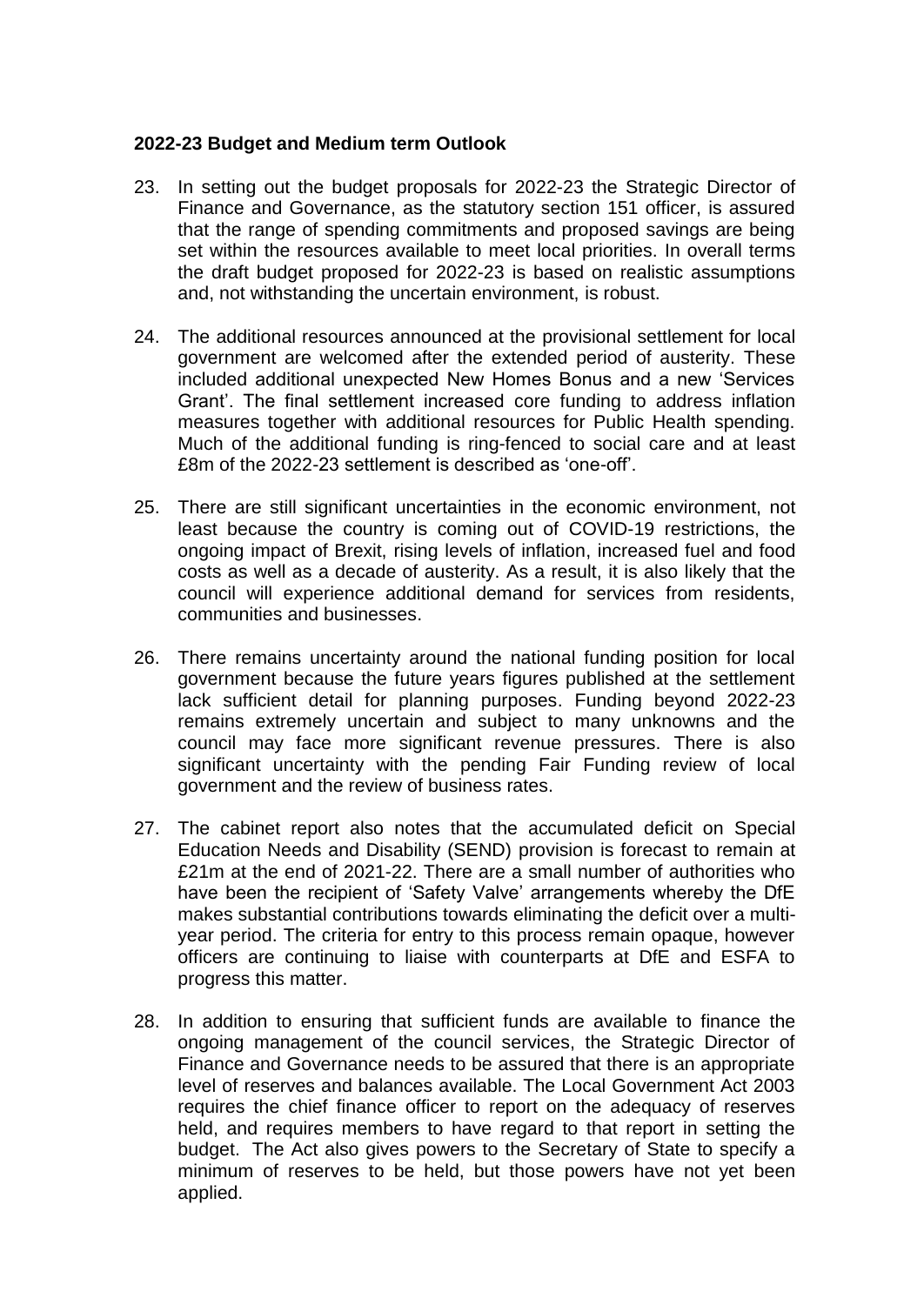- 29. The cabinet report, included as Appendix 1, provides information about the use of reserves and balances (paragraphs 61 to 65). Maintaining an adequate level of reserves and balances are therefore key factors in the Strategic Director of Finance and Governance's assessment of the robustness of the budget. At 31<sup>st</sup> March 2021, the council's General Fund reserves levels were mid-table when compared with the rest of London. However, when taking into account the size of the authority and its revenue budget, proportionately reserve levels fall just outside the bottom third of London authorities.
- 30. The position remains under close review and the s151 officer will continue to make recommendations as appropriate within the Policy and Resources Strategy. He considers the current plans for use of balances to be acceptable and recognises that the budget continues to allow for a contingency that mitigates the risk of shortfalls in savings and income targets or higher levels of commitments arising from unforeseen budget pressures.
- 31. The impact of all the uncertainty and future reforms cannot be assessed at this time. The risks identified strengthen the importance of maintaining a robust Medium Term Financial Strategy (MTFS) within which to plan council business and sustain delivery of essential frontline services. A refreshed financial outlook of the financial position will be presented to Cabinet in summer 2022.

## **COMMUNITY IMPACT STATEMENT**

- 32. The community impact statement is set out in the cabinet report of 1 February 2022 attached at Appendix 1.
- 33. The council works in accordance with the single public sector equality duty contained within section 149 of the Equality Act 2010. This means the council must have due regard to the need to eliminate unlawful discrimination, harassment and victimisation, and advance equality of opportunity and foster good relations between different groups.
- 34. Transparency and fairness form part of the seven budget principles and are an underlying principle in the Council Plan. As with the budget for 2020-21 and for previous years, the council has undertaken equality analysis/screening on its budget proposals, which helps to understand the potential effects that the proposals may have on different groups and whether there may be unintended consequences and in the event, how such issues can be mitigated.
- 35. Analysis is also undertaken to consider any crosscutting and council-wide impacts. Where screenings identify potential impacts, more detailed analysis is carried out. The Cumulative Equality Analysis document (Appendix J of the Cabinet Report) is an analysis of all Equality Impact Assessments that have been completed for the 2022-23 budget setting process year, assessing the overall impact that the proposed changes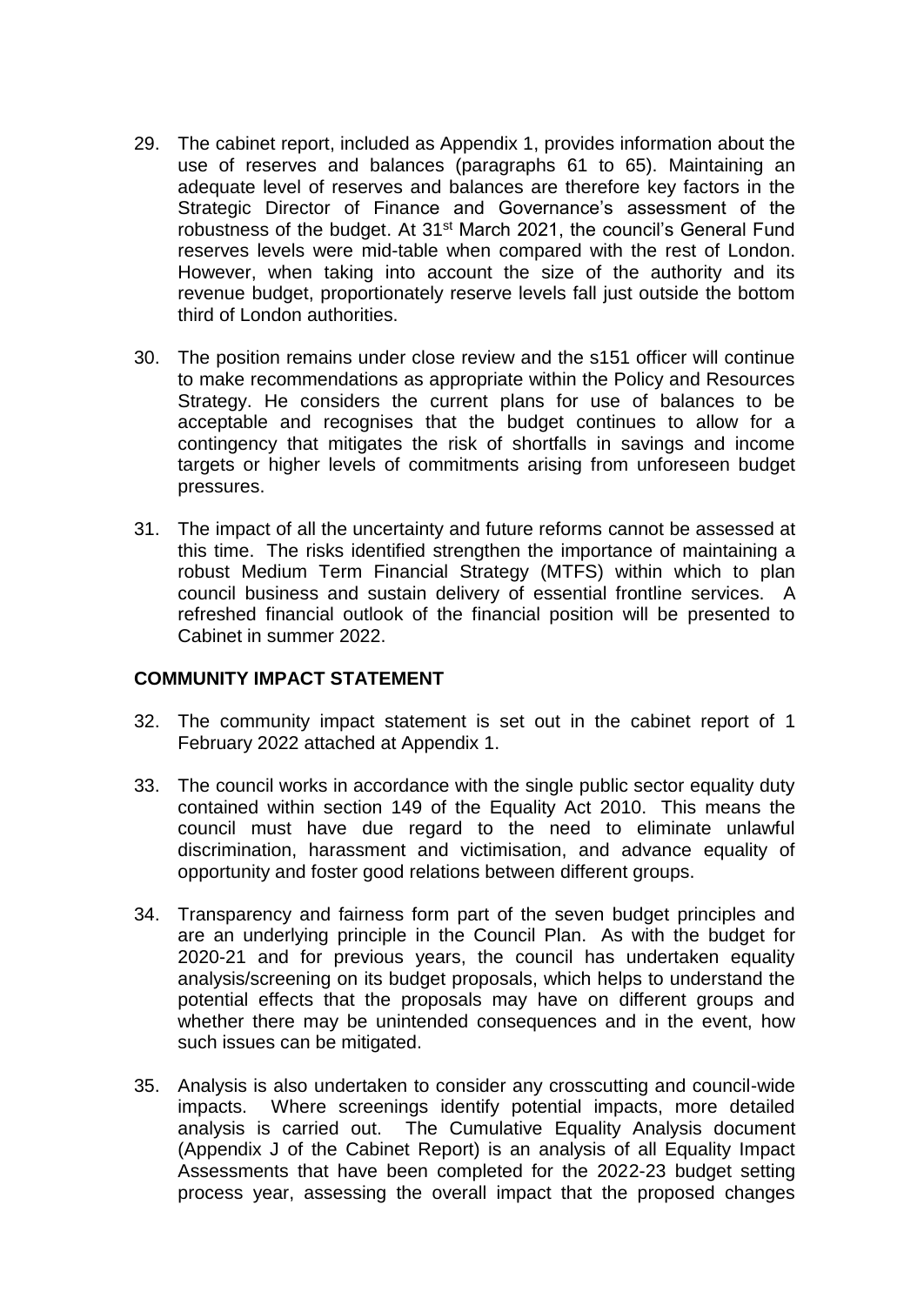made by the council may have on the borough. The report summarises the data and considerations that were taken into account for each of the protected groups and looks at the cumulative impact of these changes upon each group. The Equality Budget Advisory Group continues to review the cumulative equality analysis paper to reflect comments by the Equalities and Human Rights panel. Any update will be circulated to Council Assembly as a supplemental to this report.

36. Equality analysis will continue through the cycle of planning and implementation of these budget proposals. In line with our Public Sector Equality Duty, any changes to services arising from these proposals will be implemented in such a way to not impact disproportionately on any specific section or group in our community.

# **SUPPLEMENTARY ADVICE FROM OTHER OFFICERS**

### **Director of Law and Governance**

- 37. The report asks council assembly to agree the recommendations of the 1 February 2022 cabinet for a general fund budget requirement (after use of reserves) for 2022-23 of £293.236m including the impact of a 2.99% council tax increase for 2021-22. In accordance with part 3a of the Constitution, Council Assembly are required to agree the budget.
- 38. In respect of all recommendations, council assembly is reminded of the requirement to consider the public sector equality duty as set out in Section 149 of the Equality Act 2010 before reaching a decision.
- 39. When undertaking their duties under section 149 the council must ensure:
	- The duty must be fulfilled before the decision in question is enacted;
	- The duty must be exercised in substance with 'rigour and an open mind'; it is not a matter of 'ticking boxes'; and
	- The duty is continuing; it does not end with the completion of the EIA and due regard must be had as policy evolves and is implemented.

#### **Legislative Framework**

40. Section 31A of the Local Government and Finance Act 1992 ("the 1992 Act") provides that the Council has an obligation to calculate and agree an annual budget.

### **Restrictions on Voting Under Section 106 of the Local Government Finance Act 1992**

- 41. Section 106 of the 1992 Act applies at any time to a member of an authority, if at that time the member is due to pay council tax payments which have remained unpaid for at least two months.
- 42. The payments to which the section applies are any type of either sole or joint and several liability for council tax, and any failure to pay any agreed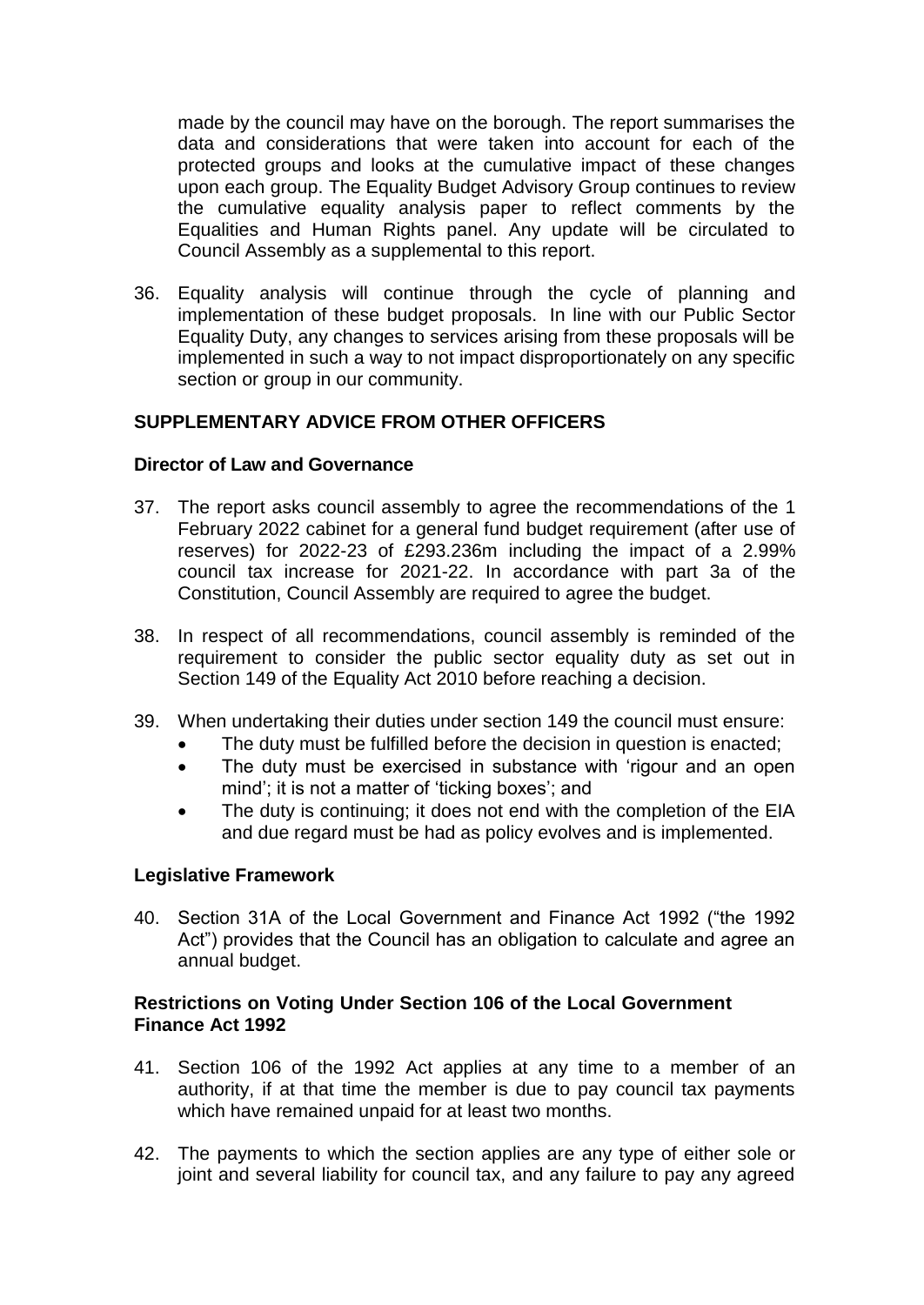sum of council tax. Therefore members are advised that this section is likely to apply to them if they are currently two months in arrears of any amounts of council tax, even if they have made any special contractual arrangement with the council to pay off the arrears.

- 43. If this section applies to any member, he/she at the relevant meeting and as soon as practicable after its commencement, must disclose the fact that the section applies and not vote on any question with respect to this matter.
- 44. The relevant meetings are those at which any of the following are the subject of consideration, namely:
	- (a) Any calculation required by chapter III, IV, V of Part 1 of the 1992 Act

The only calculations likely to be made by this authority are those under Chapter III of Part 1 of the 1992 Act, (Chapter IV relates to precepting and Chapter V limitations on council tax (i.e. capping)

The Chapter III calculations include the calculation of the budget requirement, basic amount of tax, the additional requirements because of the special trust funds, the calculation of the tax for the different valuation bands and the basic amount of council tax to be set under Section 30.

(b) Any recommendation, resolution or other decision which might affect the making of any such calculation

This is an extremely wide wording and would extend well beyond merely setting the budget. It applies to virtually any matter where the financial implications directly or indirectly might affect the calculations concerning the council tax. It would therefore apply to decisions concerning the level or extent of services as well as the expenditure, receipt or forgoing of any money.

(c) The exercise of any function under Schedules 2-4 of the Local Government Finance Act 1988 ("the 1988 Act") and 1992 Act

The functions under either the 1988 or 1992 Acts concern the administration and the enforcement of community charge and council tax respectively.

45. Section 106 of the 1992 Act makes it a criminal offence for a member to vote when prohibited from doing so or to fail to make the necessary disclosure. There is a statutory defence, with the onus of proof on the member, to prove that he did not know that the section applied to him or her at the time of the meeting or that the matter in question was the subject of consideration at the meeting. Prosecutions shall not be instituted except by or on behalf of the Director of Public Prosecutions.